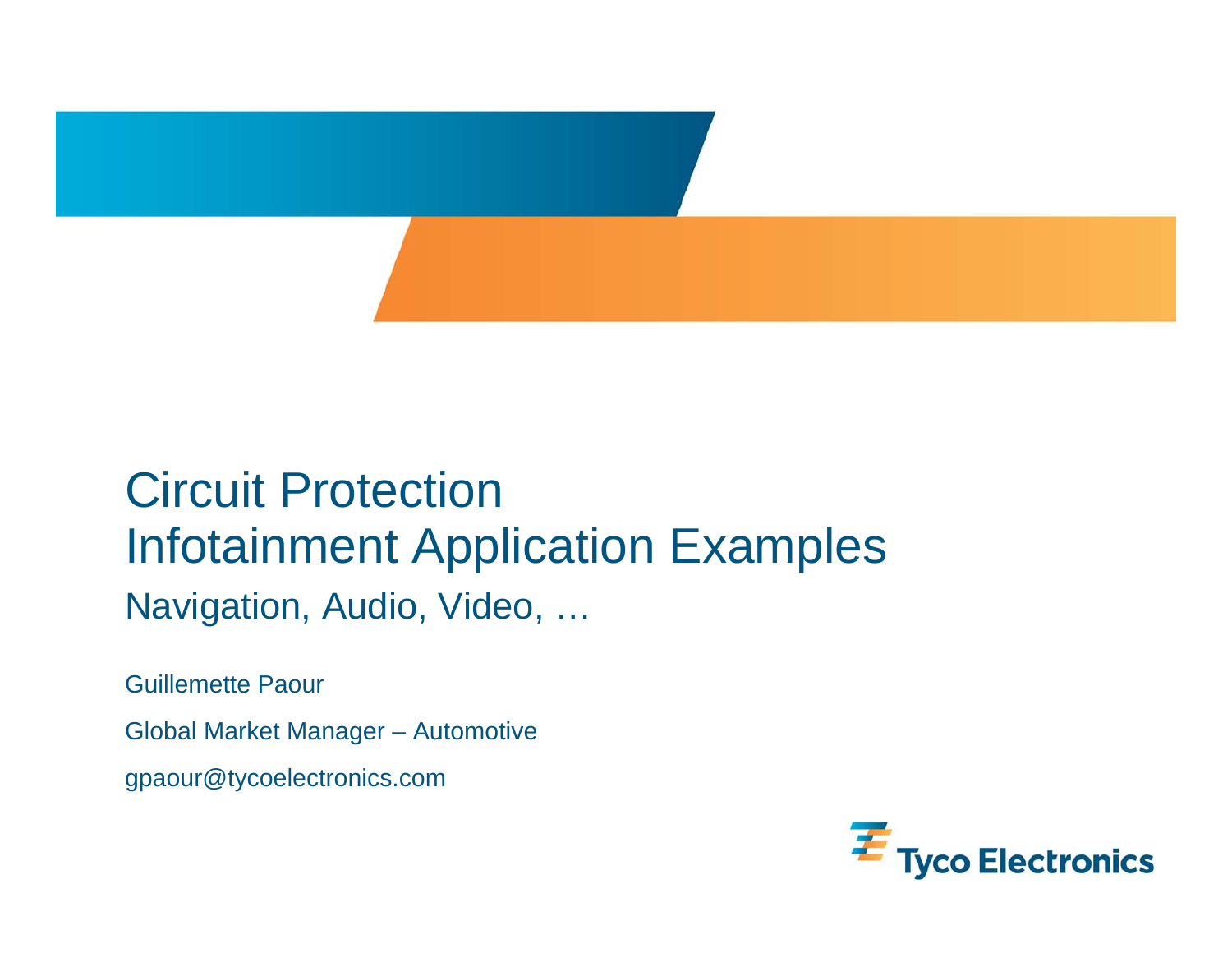## Navigation System – Infotainment (car audio, video, nav systems, fleet management, …)

- A lot of sensitive components in a human driven interface–Our portfolio of circuit protection devices help protect them
	- See next slide



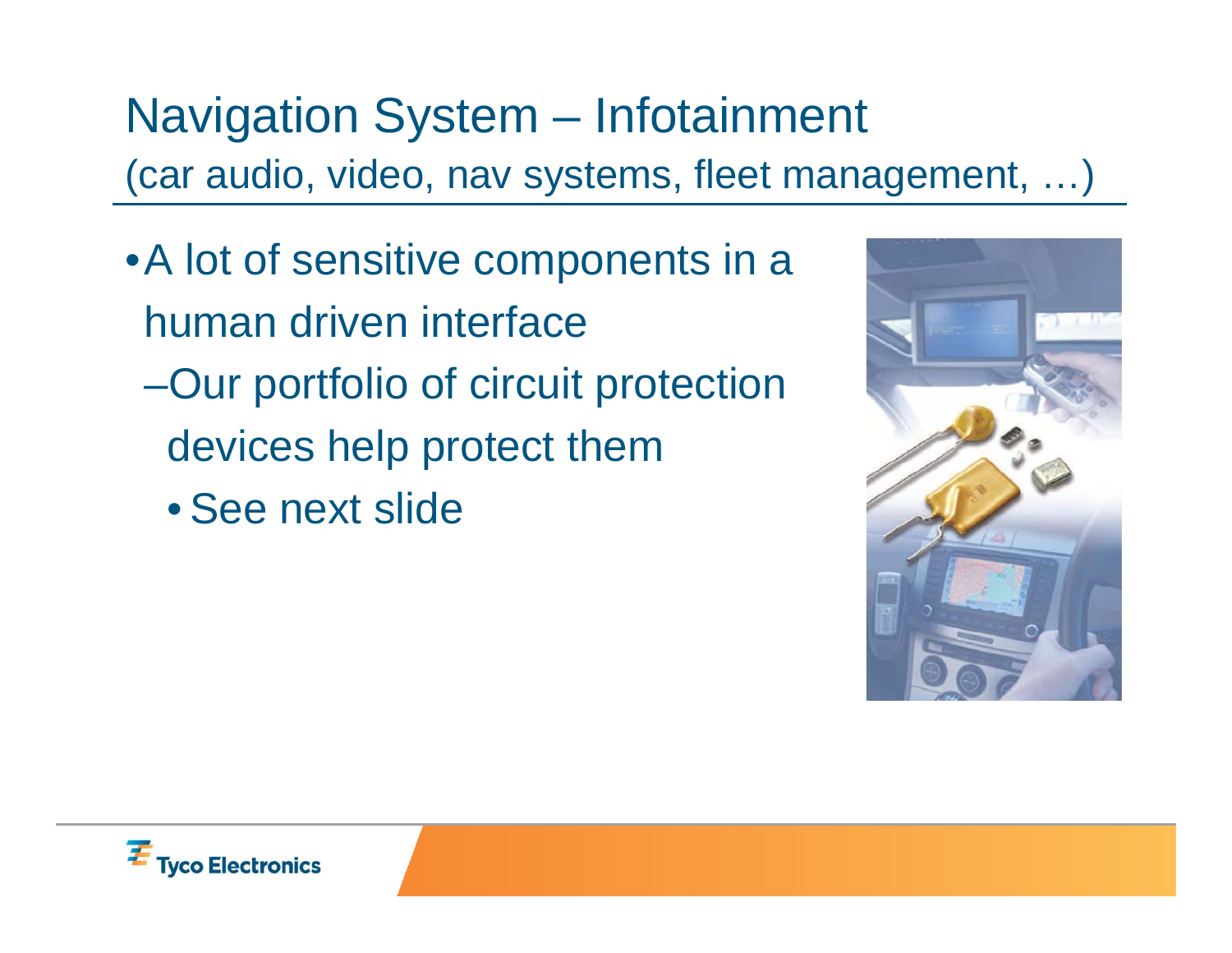## Our Devices Protect Infotainment Functions

http://www.circuitprotection.com/applications/navigation.asp



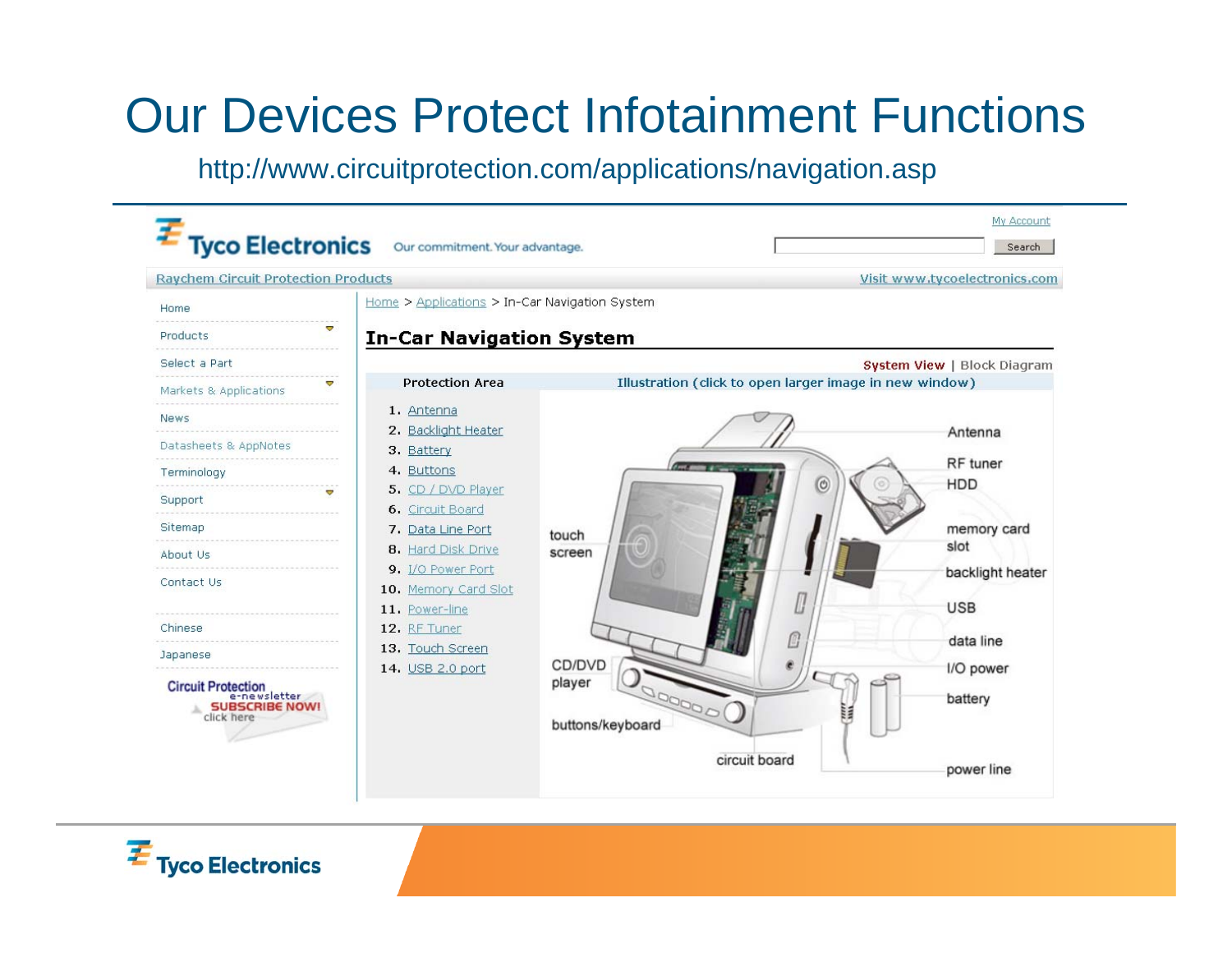## Our Devices Protect Infotainment Functions

| <b>Function</b>         | <b>Problem</b>                                                     | <b>Solution</b>                 |
|-------------------------|--------------------------------------------------------------------|---------------------------------|
| Antenna                 | <b>ESD</b>                                                         | <b>PESD</b>                     |
| <b>Backlight Heater</b> | Thermal runaway                                                    | PolySwitch                      |
| <b>Battery</b>          | over temperature, overcurrent                                      | PolySwitch                      |
| <b>Buttons</b>          | <b>ESD</b>                                                         | <b>PESD</b>                     |
| <b>CD/VDV Player</b>    | overtemperature, overcurrent (solenoid, spindle motor)             | PolySwitch                      |
| <b>Circuit Board</b>    | over temperature, overcurrent                                      | PolySwitch                      |
| Data Line Port          | overcurrent                                                        | PolySwitch                      |
| <b>Hard Disk Drive</b>  | overtemperature, overcurrent (solenoid, spindle motor)             | PolySwitch, chip fuses, PolyZen |
| <b>I/O Power Ports</b>  | Inductive voltage spikes and overcurrent from a short-circuit      | PolySwitch, PolyZen             |
| <b>Memory Card Slot</b> | ESD, Overcurrent (in-rush) Limiting                                | PESD, PolySwitch                |
| Power-line              | over temperature, overcurrent                                      | PolySwitch                      |
| <b>RF/TV Tuner</b>      | <b>ESD</b>                                                         | <b>PESD</b>                     |
| <b>Touch Screen</b>     | <b>ESD</b>                                                         | <b>PESD</b>                     |
| USB 2.0 Port            | ESD, Inductive voltage spikes and overcurrent from a short-circuit | PESD, PolySwitch                |

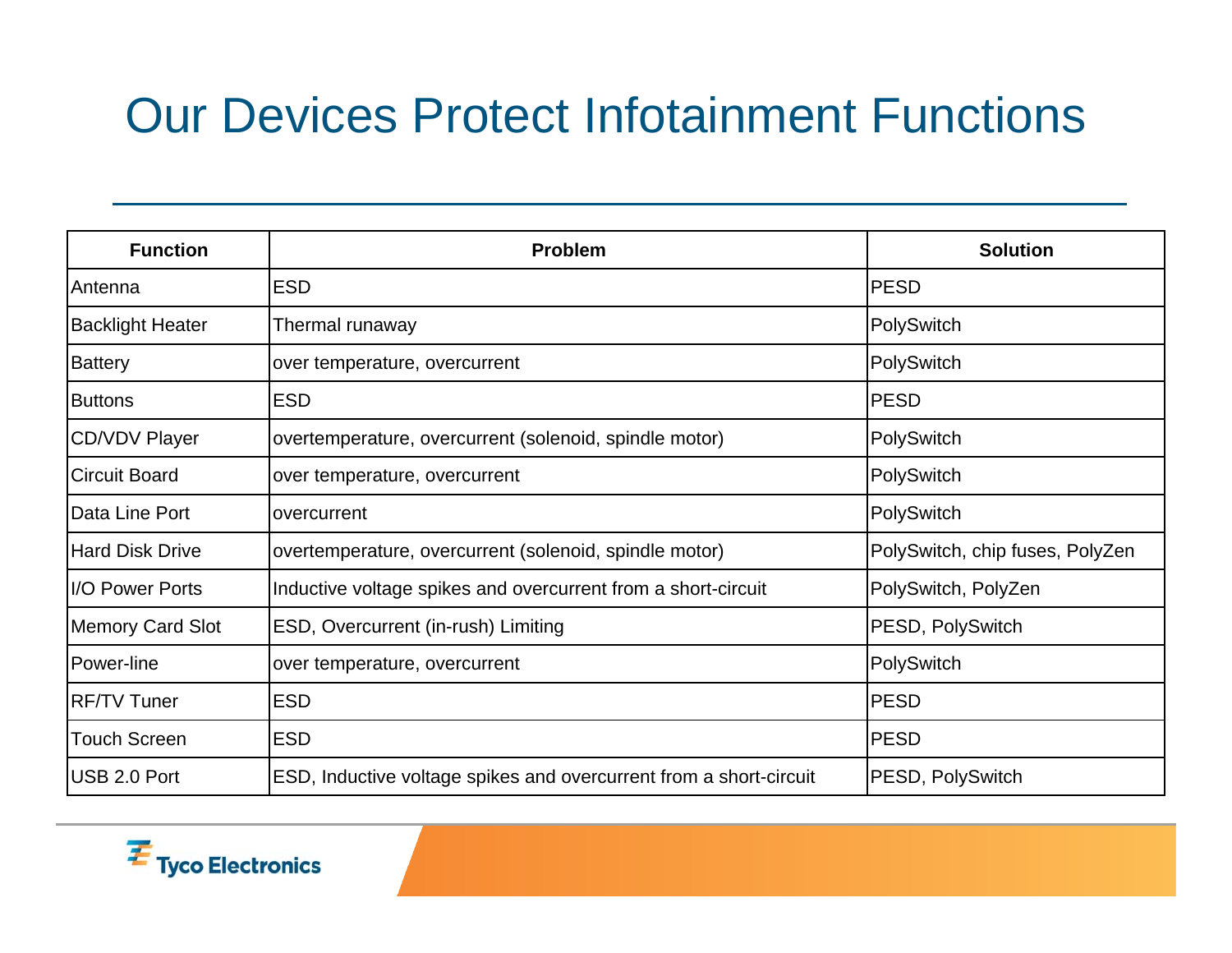Fleet Management System (truck tracking, GPS, navigation, local radio, …)

**Overcurrent Overcurrent**

–Pwer Supply protection (36V): SMD150 x 2 –Output Relay protection: SMD100 x 2

–Antenna protection: miniSMDC050 x 2 –CAN Bus protection: miniSMDC050 –USB port protection: miniSMDC110



 $\mathbf{\Omega}$ 

–Antenna protection: PESD0402 –Touch screen protection: PESD0402





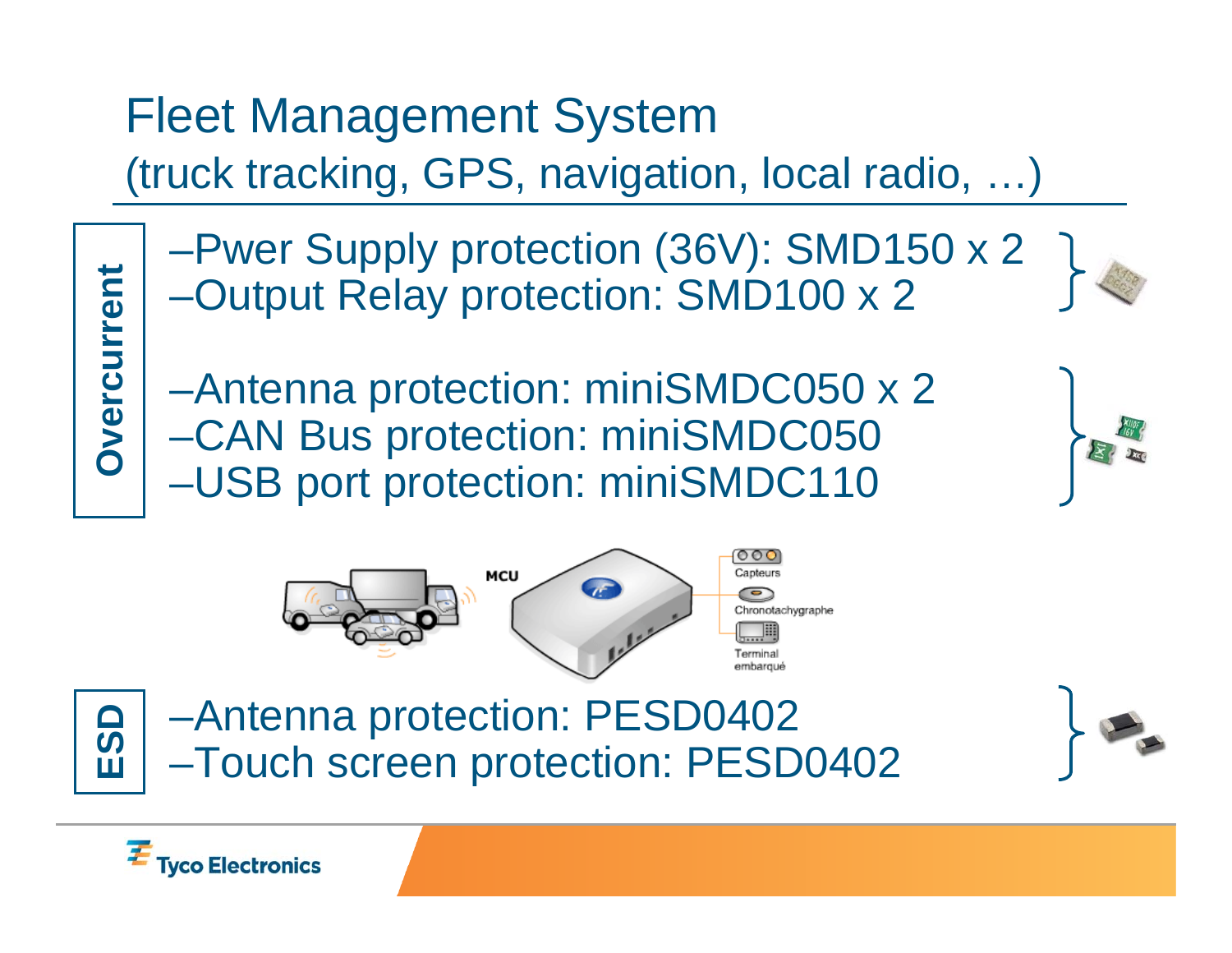### Portable USB 2.0 ESD Protection

 $\bullet$  Power lines: capacitance is not an issue  $\rightarrow$  MLVs  $\bullet$ Data lines: capacitance is critical  $\rightarrow$  PESD devices



**Tyco Electronics**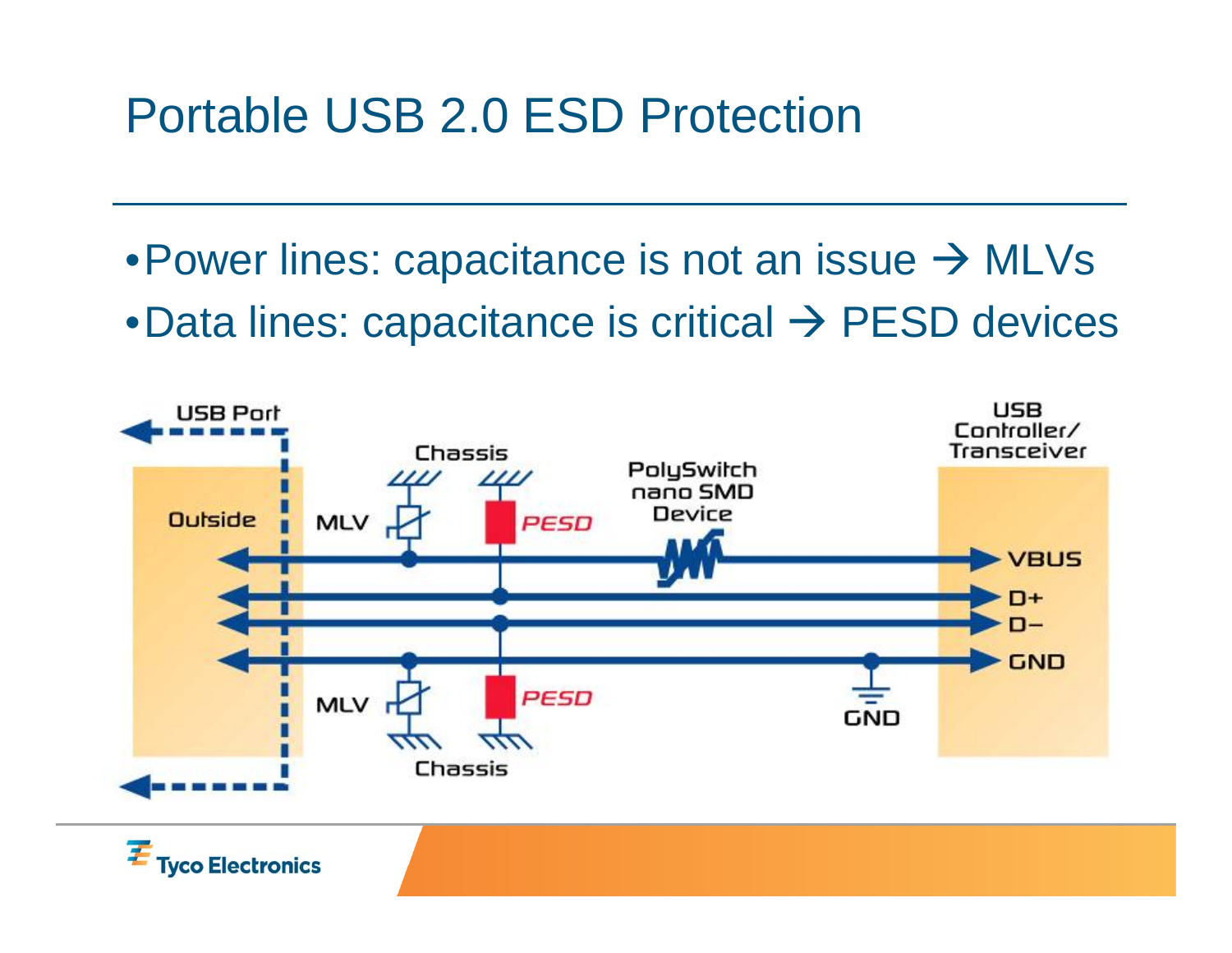## Over Temperature - Thermal Run-Away Protection of LCD Heater Element



PPTC device thermally linked to LCD glass  $\rightarrow$  If the control circuitry fails to turn off heating element, the PPTC device will "thermally trip" and reduce current flowing through the heating element

**Tyco Electronics**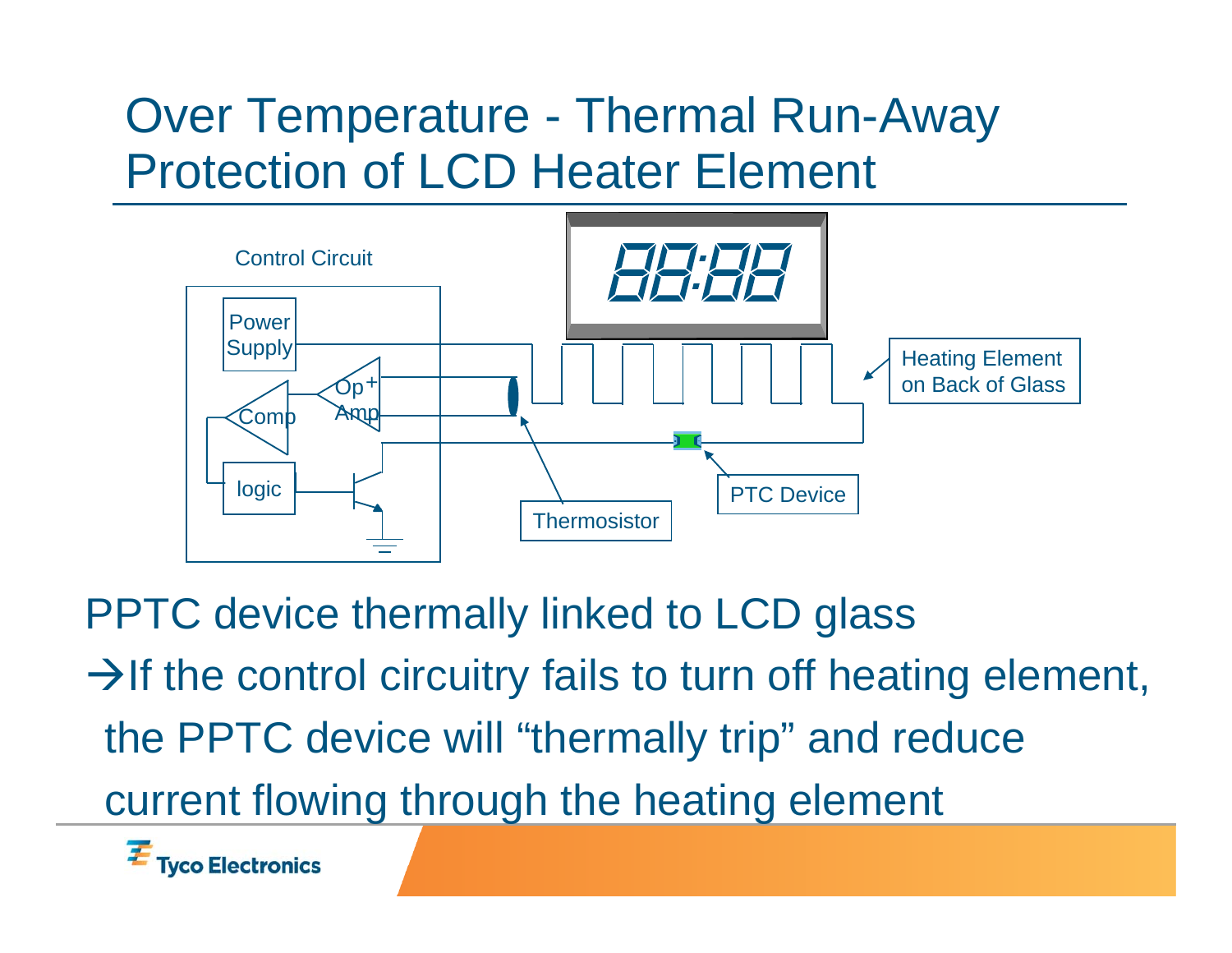# Portable GPS System

- •In Automotive environment, the power supplied by the cigarette lighter can be very unstable  $\rightarrow$  Our Polyzen provides great and complete protection; it helps improve the equipment reliability by protecting the DC input jack
- •Designers can also replace their high voltage DC-DC IC to a lower voltage DC-DC IC and save total system cost
- •ZEN056V130A24LS replaces the previous PPTC + TVS solution



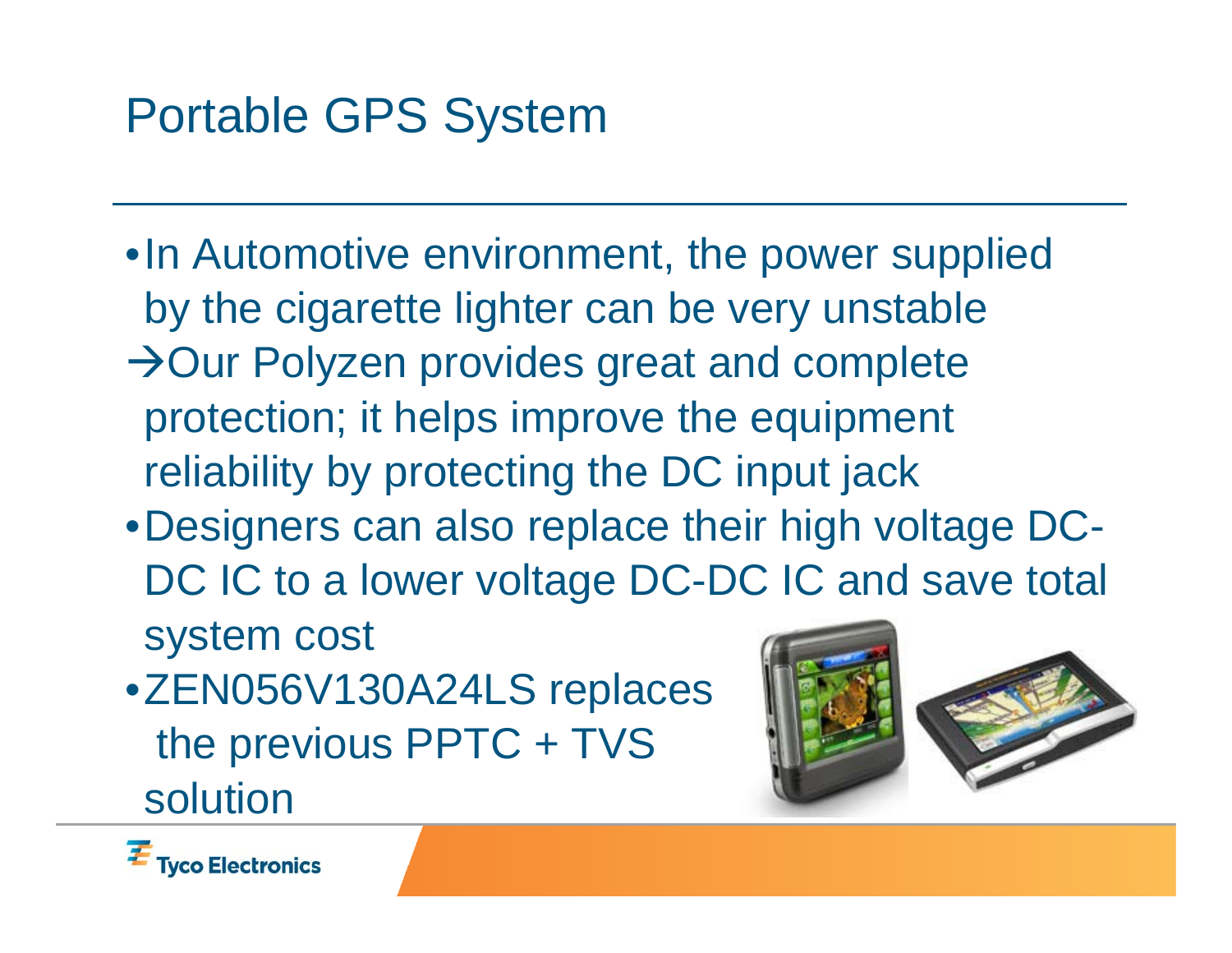### GPS+GPRS Automotive Terminal

•The PolyZen ZEN132V130A24LS device protects the power port against O/C and O/V





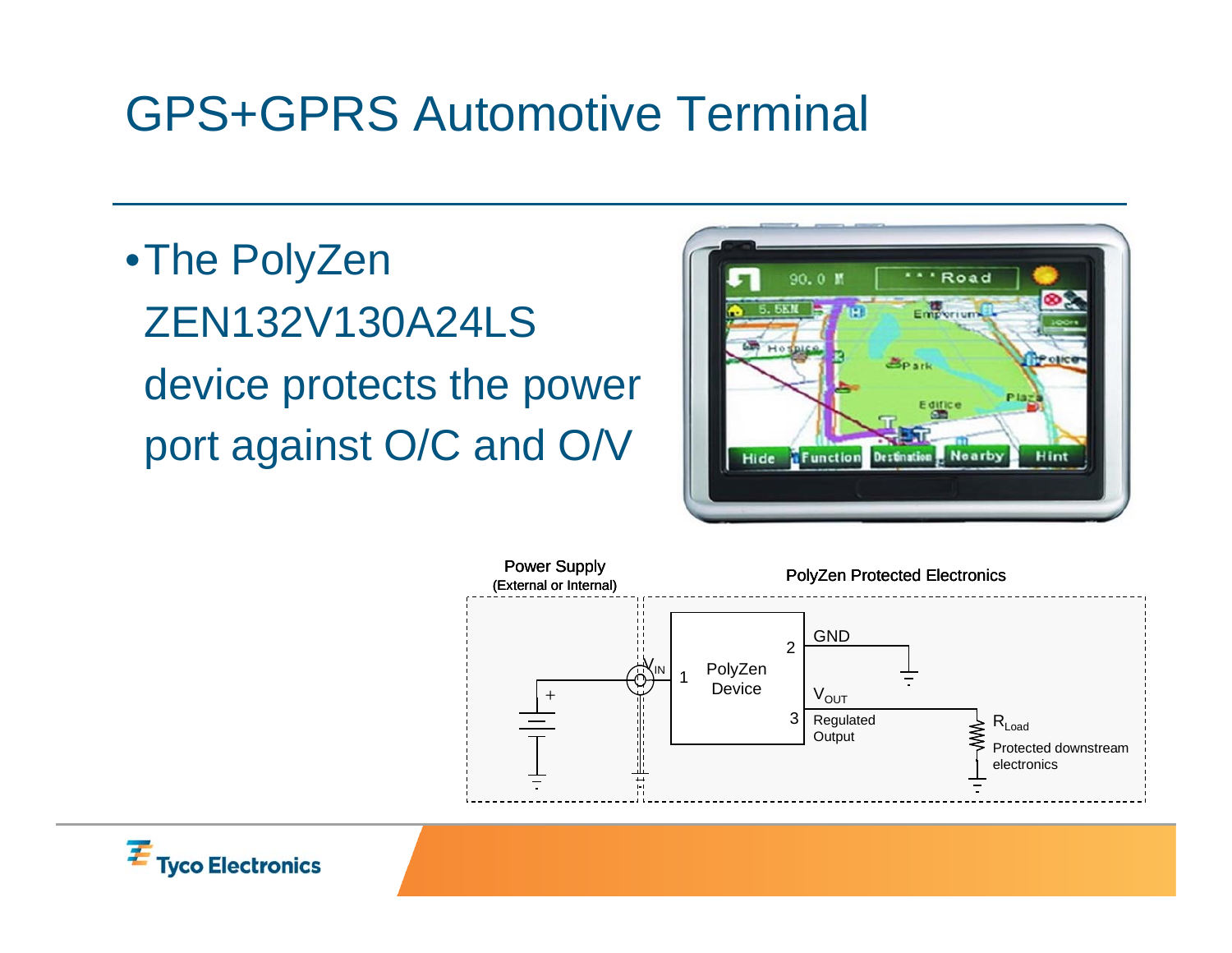Cigarette-Lighter Adapters Vehicle Power Adapters After-Market

- •Resettable circuit protection devices are ideal to counter possible customer abuse
	- –PolySwitch RTEF120, RTEF135 or RTEF190 in
		- CLA or VPA for cell phones
	- –PolyZen ZEN056V130A24LS in CLA for Ipod
		- and iPhone; tune base FM transmitter